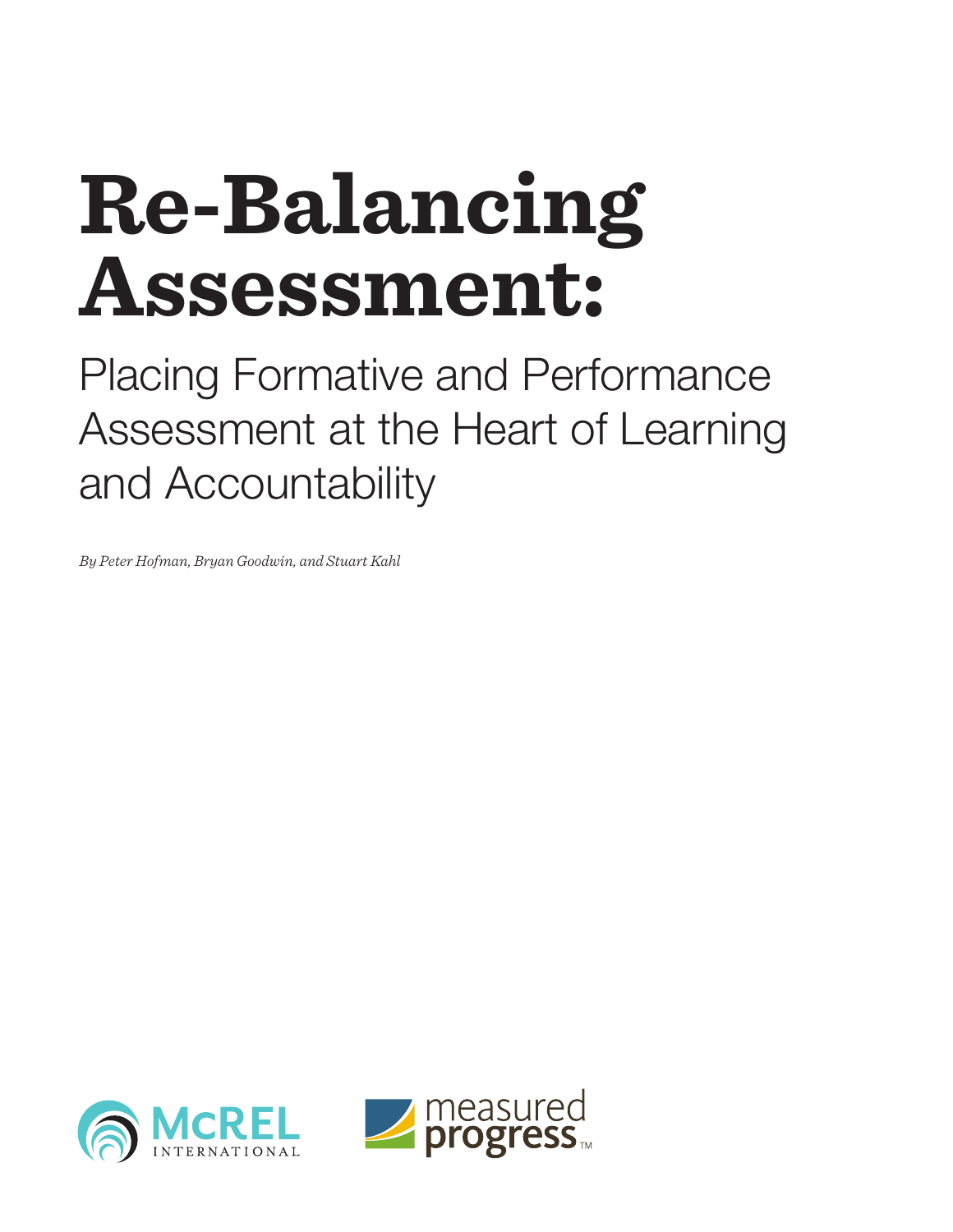

# **McREL International**

4601 DTC Blvd., Suite 500, Denver, CO 80237 USA Phone: 303.337.0990 • Fax: 303.337.3005 Website: www.mcrel.org • E-mail: info@mcrel.org

### **About McREL**

McREL International is a nonprofit, nonpartisan organization dedicated to improving education outcomes for all students through applied research, product development, and professional service to teachers and education leaders across the U.S., in Australia, and in the Pacific Region.



# **Measured Progress**

100 Education Way, P.O. Box 1217, Dover, NH 03821 USA Phone: 603.749.9102 • Fax: 603.749.6398 Website: www.measuredprogress.org E-mail: mail@measuredprogress.org

### **About Measured Progress**

Measured Progress is a not-for-profit company specializing in a wide range of assessments, from effective classroom assessment practices to high-stakes, large-scale assessments for general and special student populations. We also work with state and local educators to build their capacity in assessment literacy.

© McREL International and Measured Progress. All rights reserved. To use a portion of this document for non-commercial purposes, please cite as follows:

Hofman, P., Goodwin, B., & Kahl, S. (2015). *Re-balancing assessment: Placing formative and performance assessment at the heart of learning and accountability*. Denver, CO: McREL International.

### **Acknowledgements**

The authors thank Kathryn Dewsbury-White, David Hopkins, Michele McLaughlin, Ray Pecheone, Tim Waters, and Robin Wisniewski for their review and feedback on drafts of this paper, which aided greatly in its development. Thanks also to Collaborative Communications, Roger Fiedler, Heather Hein, and Colleen Ingham for their editing and production work.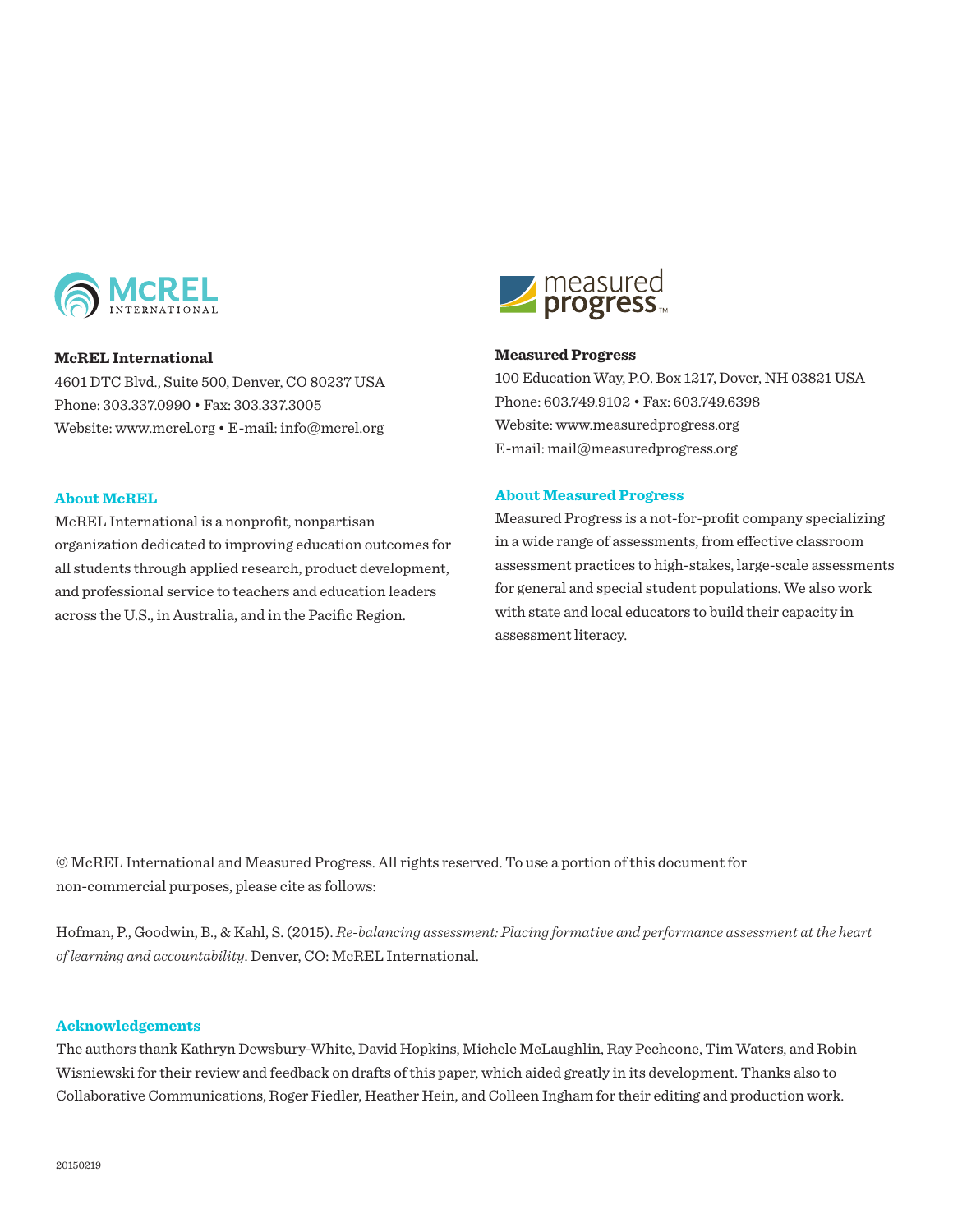# **Re-Balancing Assessment:** Placing Formative and Performance Assessment at the Heart of Learning and Accountability

*By Peter Hofman, Bryan Goodwin, and Stuart Kahl*

# **Overview**

What gets tested is what gets taught. Ever since Frederick Kelly, Dean of the College of Education at the University of Kansas, introduced the multiplechoice test in 1914, we've increasingly tested what's easy to measure, not necessarily what matters. While a fine approach for many basic skills, it falls far short of facilitating the deeper learning demanded in the  $21<sup>st</sup>$ century. When high stakes are added to these tests, they further narrow the focus of teaching and learning, place unproductive stress on educators, and diminish student engagement and motivation.

These days, a growing chorus of parents, educators, and policymakers is voicing frustration and anger with top-down accountability and high-stakes testing. As members of two not-for-profit education organizations one focused on assessment and the other on research and instructional practices—we find nothing wrong with testing itself; indeed, we believe evidence of what students know and can do should be at the heart of schooling. We are concerned, however, about what seems to be an almost myopic focus on high-stakes accountability based on tests of basic knowledge and skills to drive improvements in educational outcomes, to the exclusion of using formative and performance assessment to facilitate student growth and deeper learning (i.e., the ability to apply knowledge and skills in novel situations) (Pelligrino & Hilton, 2012).

In keeping with the opinions of the Gordon Commission on the Future of Assessment in Education, we, too, believe that high-stakes testing should not be "the only—or even the major—tool for improving student outcomes" (Gordon Commission, 2013, p. 7). We do not underestimate the complex challenges involved in improving public education to meet the demands of the  $21<sup>st</sup>$  century. However, solving these complex challenges will require employing a different set of drivers—ones that reflect what Daniel Pink popularized as "Motivation 3.0" in his book, *Drive: The Surprising Truth About What Motivates Us* (2009): namely, autonomy (some

choice in how we solve a problem), mastery (a sense of competence in what we're doing), and purpose (understanding why what we're doing is important).

Thus, we call for replacing our current, unbalanced formula of summative assessments and external pressure with a new, more balanced formula for assessment and accountability centered around *curriculum-embedded performance assessments* or *CEPAs*—classroom-based instructional units that provide multiple opportunities for learning and both formative and summative evidence-gathering. Done well, CEPAs can harness the power of real-time feedback, personalized learning, and real-world application to help students develop requisite foundational knowledge *and* deeper learning. Moreover, as we will discuss, CEPAs may be used for summative, including state accountability, purposes. While they are not a silver bullet, CEPAs could drive many other beneficial changes in the education system, including better classroom practice, more motivating and engaging school environments, and greater professional collaboration among educators. Perhaps most promising, CEPAs could undergird a state-level accountability system that measures what matters most: the extent to which students are developing and demonstrating the kinds of deeper learning they will need for success in college, career, and life.

# Outgrowing Once-Promising Formulas

*F=ma*. This simple formula for relating the force exerted on an object, the mass of the object, and its acceleration, along with several other laws, comprise a body of science known as Newtonian physics—elegant formulas and laws that for centuries appeared to capture and predict the world as we knew it.

There was just one problem. By the 20<sup>th</sup> century, scientists observed that on the outer edges of science, Newton's tidy laws no longer seemed to work. At a grand scale, they were insufficient to predict the behavior of large bodies. And at the subatomic scale, photons and electrons seemed to defy the rules of Newtonian physics.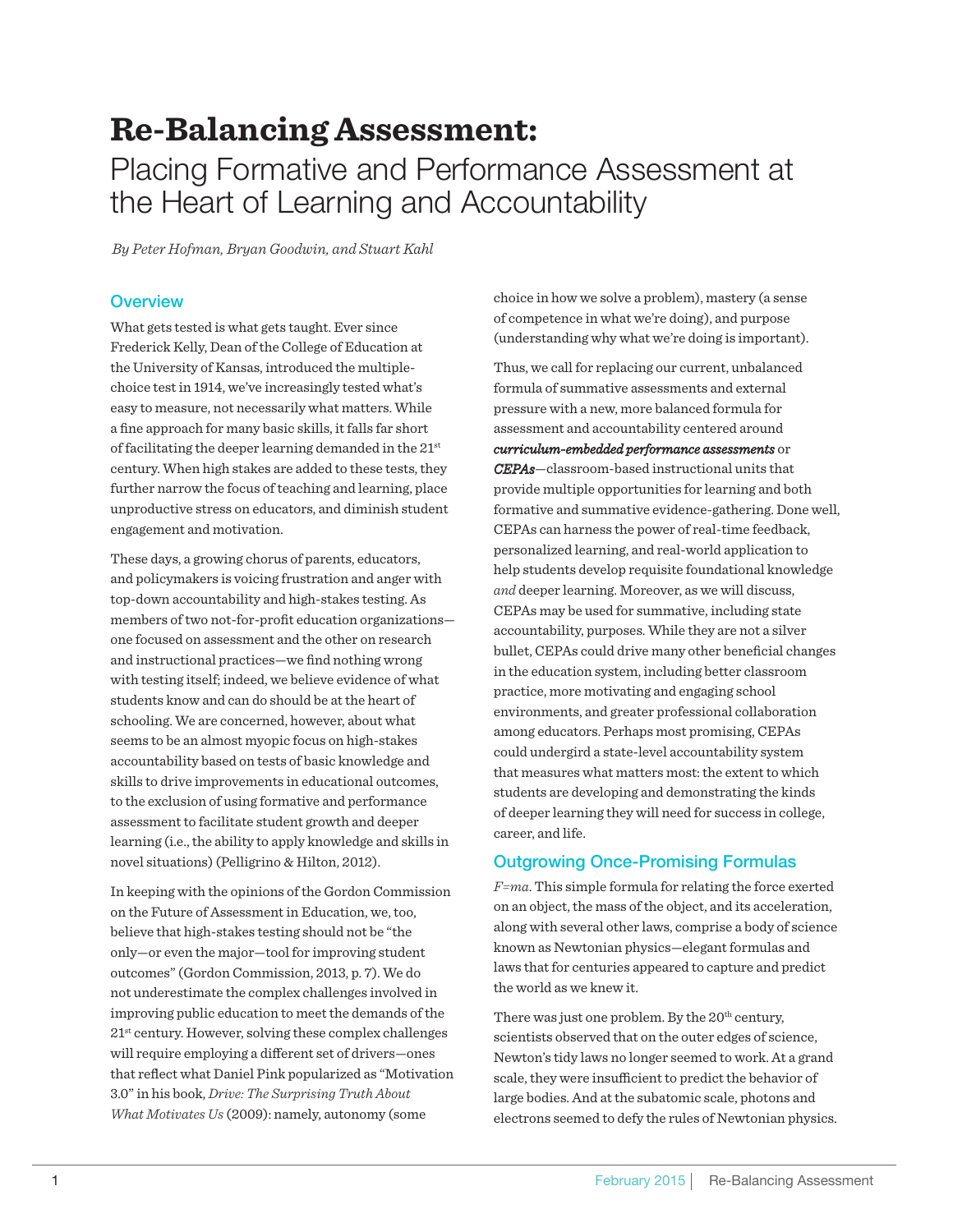We have since begun to unravel these mysteries with a new set of rules, including theories of relativity and quantum mechanics.

So it may be with education reform.

### **Measuring What's Easy to Measure**

For more than two decades, our nation has labored under something like a Newtonian notion of what it takes to improve student performance. We assume if we can manage to determine the right formula for high-stakes testing and accountability, we can make our school systems act more predictably, turning seeming inertia into an object in motion. We might sum up this formula as the following:



It is a straightforward formula that seems sensible enough. However, its formulation coincided with the growth of large-scale statewide testing programs that require student responses to be easily, efficiently, and "objectively" scored. These testing programs rely on standardized tests comprised almost exclusively of selected-response items that overemphasize basic skills and factual recall. These types of tests tend to drive correspondingly low-level instructional content and practices. Certainly, basic skills and knowledge are important building blocks of learning, but are hardly what anyone would envision as the sole desired outcome of schooling. Yet, to date, our formula for driving reform, as reflected in many bipartisan federal and state policies, has primarily relied on measuring student learning with large-scale, low-level standardized assessments. This is our first concern. In effect, schools and teachers are held accountable for achieving what amounts to only factual recall and basic skills.

Our second concern is that the higher stakes attached to these standardized tests have led to a proliferation of even more standardized "interim" tests to predict student results on the all-important end-of-year assessments. Students now find themselves spending increasing amounts of time taking tests instead of learning. A recent survey by the Council of Chief State School Officers (CCSSO) determined that between preschool and their senior year of high school, U.S. students take an average of 113 standardized tests (Kamenetz, 2014). A study of 14 school districts conducted by the Center for American Progress found students in grades 3–8 taking an average of 10 and as many as 20 standardized tests per year (Lazarín, 2014). Recently, thousands of high school seniors in three Colorado school districts appeared to reach their breaking point when they walked out of statemandated science and social studies exams. "We have grown up taking standardized testing—since third grade," one student told the *Denver Post*. "This particular protest comes as a result of this frustration [of ] taking these tests we don't feel are adequate" (Gorski, 2014). In response to the growing chorus of concerns, CCSSO and the Council of Great City Schools (2014) issued a pledge to cut back on unnecessary testing for students.

We are not anti-testing. Far from it. We are, however, anti-*ineffective* testing—testing that solely focuses on basic skills and foundational knowledge, does not involve students documenting their thinking and the results of their work, does not inform instruction or learning, hinders rather than fosters student growth, and is meaningless to students and teachers—in short, testing that wastes precious time, resources, and energy. We know we are not alone. Much, if not most, of the opposition to testing is to "standardized testing," particularly in the form of selected-response tests and the associated time spent teaching test-taking tricks rather than engaging students in deeper learning.

### **Testing Our Way to a Performance Ceiling**

In some ways, the rationale underlying the current formula for school accountability is reasonable. In business, few enterprises succeed without ambitious goals or performance data. We, too, believe standards can be important tools to raise expectations. And behavioral psychology tells us that people do respond to rewards and punishments. Within education, shining the bright light of accountability on schools has prompted some to make dramatic changes that improved student outcomes, delivering what David Hopkins, former education advisor to British Prime Minister Tony Blair, has described as a "short, sharp shock" that shakes systems "out of complacency" or helps them in "directing their attention to a limited number of measurable goals" (Hopkins, 2013, p. 9).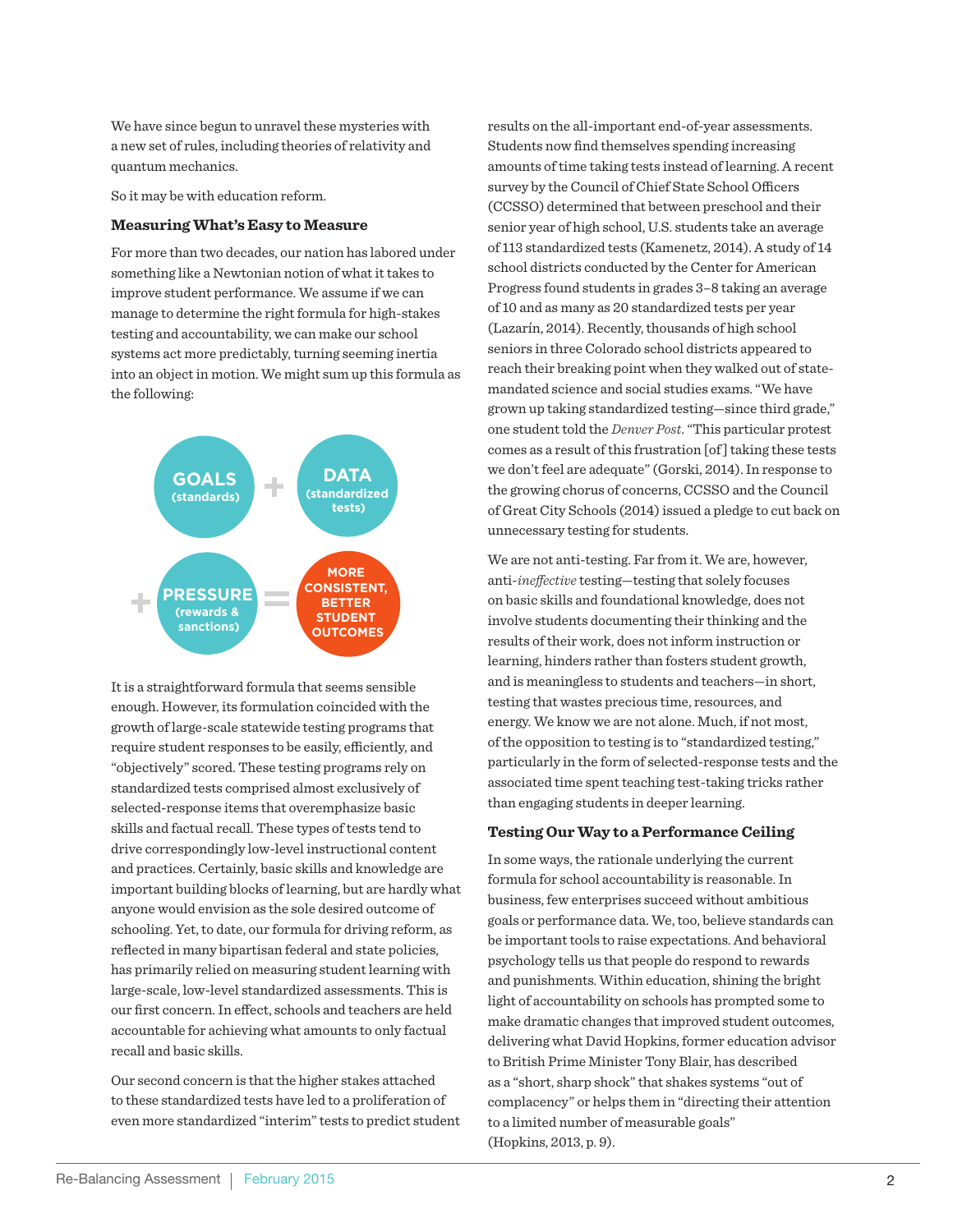Here in the U.S., there is some evidence that No Child Left Behind's (NCLB) Adequate Yearly Progress and associated sanction provisions have been associated with a modest, positive impact on student test scores (Ahn & Vigdor, 2013, 2014). An analysis of trend data in 25 states since the implementation of NCLB found some correlations between high-stakes testing pressure, gains in student achievement, and narrowing of achievement gaps. However, it also showed that "students were progressing in math at a much faster rate before the national high-stakes testing movement spawned by NCLB" and that in mathematics, early gains related to testing pressure plateaued and then declined. In short, the researchers concluded, "these data suggest that pressure has diminishing returns for math achievement over time" (Nichols, Glass, & Berliner, 2012, p. 26).

Long-term trends from the National Assessment of Educational Progress (NAEP) reveal a similar pattern (Institute of Education Sciences, 2013). Students' scores have generally improved or remained flat since NAEP was first administered in 1971. Interestingly, during the NCLB era, only 13-year-olds showed improvement in reading and math; 9- and 17-year-olds did not. Digging more deeply into the data suggests that the past two decades of test-driven, high-stakes reform have had some positive impact in raising the performance of low-achieving students and ensuring more students can demonstrate basic, low-level reading and math skills. However, the early progress made in narrowing achievement gaps appears to have slowed. In many areas, as a nation, we appear to have hit a performance ceiling. As a result, we have been unable to help great numbers of students, especially older ones, master high-level reading and math skills.

Hopkins observed a similar phenomenon in the U.K. "The problem is that such top-down strategies have a very limited half-life," he wrote. "Once the school or system has begun to improve and to take ownership of its own development, the continuing pressure for external accountability becomes oppressive, alienating, and counter-productive" (Hopkins, 2013, p. 9). Across the U.K., for example, he observed that reading scores rose in response to external accountability pressures, but then leveled off as those pressures offered "little guidance as to how to create more productive, instructional, and curriculum pathways for students" or encourage "assessment for learning," which, research shows, when utilized well, can accelerate "student engagement, learning, and achievement" (Hopkins, 2013, p. 9).

This performance ceiling may be most evident in international comparisons of student performance. Since the advent of high-stakes testing in the U.S., American student performance on international comparisons has declined in relative terms, largely as our own incremental gains in performance have been eclipsed by other nations that have made more substantive changes to their education systems and progress in student outcomes. For example, on the 2012 Program for International Student Assessment (PISA), which attempts to measure higher-order skills, U.S. students performed below average in math and about average in reading and science, with little change over time. In fact, the U.S. had a higher proportion than average of the lowest-performing students and a lower proportion of top-performing ones (Office for Economic Cooperation and Development [OECD], 2012).

While we in the U.S. have been using high-stakes testing to drive system improvements, leading performers such as the city of Shanghai, Singapore, and Finland dramatically changed their focus from *teaching facts*  to *deeper learning*, from narrowly focused curricula to providing students with some autonomy and personalized learning choices, and away from highstakes test performance as the sole goal of education to the development of well-rounded graduates with highly toned cognitive and non-cognitive skills and intelligences (OECD, 2012).

### **Confronting Unintended Consequences**

In addition to failing to deliver the desired results, our current system of high-stakes testing and accountability appears to have had many unintended and counterproductive consequences:

- **• Increasing stress levels for professionals.** A recent MetLife Foundation study found that half of teachers (51%) and principals (48%) were under great stress at least several days per week, significantly higher percentages than found in similar studies carried out in previous decades (MetLife, 2012). Such stress, it turns out, impedes performance. As noted by Po Bronson and Ashley Merryman in their book, *Top Dog* (2013), this kind of stress can inhibit performance, adversely affecting decision-making and our ability to take action. On high alert to avoid mistakes, we actually make more of them.
- **• Little positive impact on classroom teaching.** University of Virginia researchers examined the classroom experiences of 994 students from across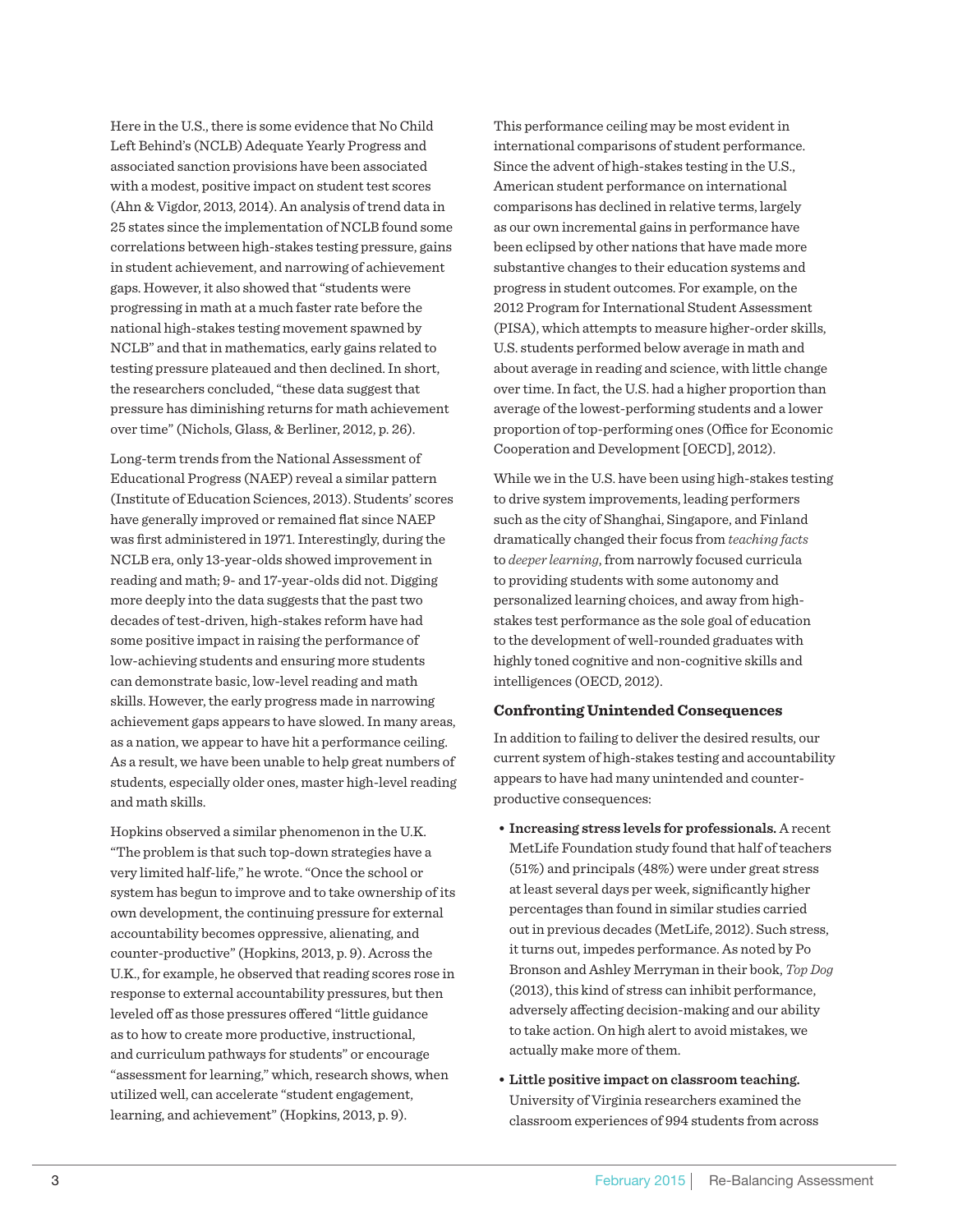the U.S. in grades 1, 3, and 5, and determined that, despite efforts to ensure greater teaching consistency through standards-based reform efforts, just *7 percent* received high-quality instruction and emotional support over all three years (Pianta, Belsky, Houts, & Morrison, 2007). While these results might not differ from any obtained prior to the passage of NCLB, they certainly illustrate that its implementation did not result in widespread improvement in instructional quality. In fact, some researchers have noted that our current reform efforts may actually be *reducing* the effectiveness of classroom instruction. At the advent of test-based reform efforts, researchers studying student engagement observed that teachers felt compelled to march through the curriculum, teaching what would be on "the test" with little attention to explaining its importance (Csikszentmihalyi, Rathunde, & Whalen, 1993).

**• Disengaged students.** Researchers have observed that test-harried teachers often have little time to pause and respond to teachable moments or episodes of spontaneous student curiosity, thus reducing student engagement and interest in school (Engel, 2011). Students themselves often find the high-stakes assessments to be meaningless. Research has found that a simple \$10 incentive persuaded students to take high-stakes tests more seriously, resulting in a bump in performance that ostensibly reflected the equivalent of *six months* of additional learning (Levitt, List, Neckerman, & Sadoff, 2012). Preparing for what some students think is a meaningless test seems like a waste of time and effort. Why meaningless? Although some test results affect students' grades, promotions, and graduation, many do not.

### **Pivoting to a New Formula**

Our point here is not that our current system of summative assessment, external pressure, and accountability is all bad, or that no good has come from the past 25 years of education reform. To the contrary, these policies have helped focus our entire system of education on using data, raising expectations for learning, and, in the case of No Child Left Behind, focusing on the moral imperative of helping *all* children succeed. However, we have concluded that we have reached the point of diminishing returns with this formula. It is now time to pivot to a new paradigm for reform. As with Newtonian physics, our current formula of topdown, high-stakes, and test-based accountability does not capture the best and most current knowledge about

what works in education reform. While it has delivered some "shock treatment" to the system and laid important groundwork for change, continuing with this approach will neither support widespread shifts in classroom practice nor universally improve learning to levels needed for student success in the  $21<sup>st</sup>$  century.

It is time for a new formula that starts with changing how we perceive and use assessment to drive change. The problem and the potential of better approaches to assessment were best summed up in a policy brief from the Gordon Commission on the Future of Assessment in Education, established by the Educational Testing Service in 2011:

> Throughout the long history of educational assessment in the United States, it has been seen by policymakers as a means of enforcing accountability for the performance of teachers and schools. But, as long as that remains their primary purpose, assessments will never fully realize their potential to guide and inform teaching and learning. … The problem is that other purposes of assessment, such as providing instructionally relevant feedback to teachers and students, get lost when the sole goal of states is to use them to obtain an estimate of how much students have learned in the course of a year. (Gordon Commission, 2013, p. 7)

Over the long term, the question becomes, how do we actually support teachers in helping students achieve the higher expectations that are today's norm? We believe the answer lies in re-balancing our use of assessment for teaching, learning, and accountability.

# Driving Change with Formative and Performance Assessment

Although richer and more rigorous expectations are driving accountability assessments in the right direction, to date, they merely represent an incremental step. The assessments developed by the multi-state assessment consortia are more performance-based than many existing state tests, but far less so than initially proposed. Unfortunately, the same realities that spawned the proliferation of standardized testing over the past two decades (cost, testing time, and test security concerns) have remained, leaving high-stakes, on-demand, summative assessments comprised of a significant number of selected-response items as the dominant measure of student learning.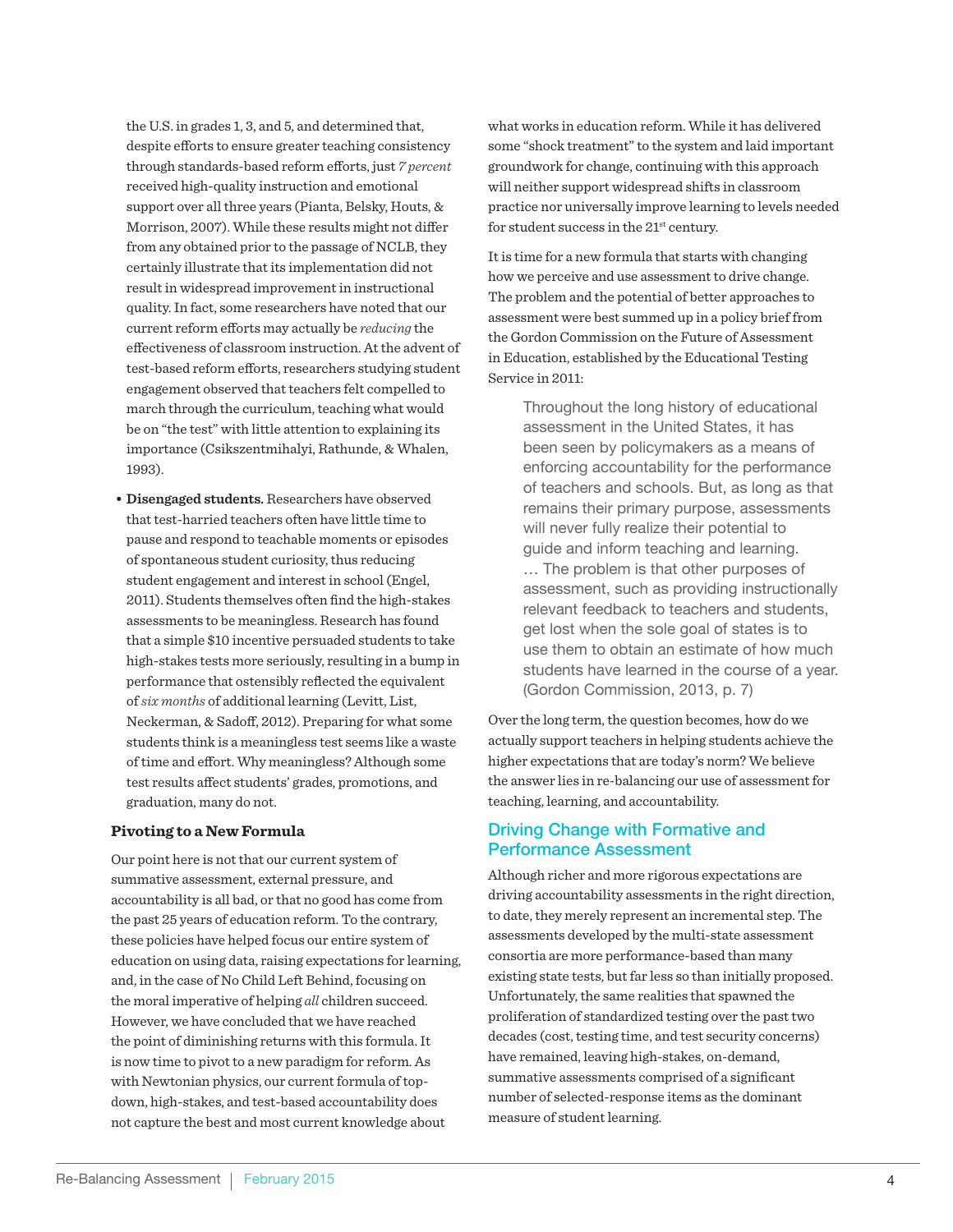In short, we are still stuck.

Yet we know that a broad spectrum of individuals and entities are seeking better alternatives, with less emphasis on top-down, low-level, single test-based accountability and more emphasis on performance-based assessment. The time is right for a new formula centered on the game-changing assessment system we propose. Rather than being hatched in isolation, what we advocate reflects research, evidence, and experience, and builds on the solid foundation laid by others, including the National Research Council's (NRC)(2012) calls for greater emphasis in schooling on *deeper learning*—that is, the development and application of a combination of cognitive, intrapersonal, and interpersonal competencies. The NRC identified several research-based methods for supporting student mastery:

- **• Encourage elaboration, questioning, and explanation**—for example, prompt students reading a history text to think about the author's intent and/or to explain specific information and arguments as they read, either silently to themselves or to others.
- **• Engage learners in challenging tasks** while also supporting them with guidance, feedback, and encouragement to reflect on their own learning processes.
- **• Prime student motivation** by connecting topics to students' personal lives and interests, engaging students in problem solving, and drawing attention to the knowledge and skills students are developing and their relevance, rather than grades or scores.
- **• Use "formative" assessments [evidence-gathering techniques]**, which continuously monitor students' progress and provide feedback to teachers and students for use in adjusting their teaching and learning strategies. (pp. 9–10)

Central to these recommendations is a fundamental shift in our theory of action for reform. On the surface, it might seem that relying more on formative and performance assessment is merely a technical fix. In reality, formative and performance assessment represent a different way of thinking about how and why learning occurs—about the roles teachers and students play and how they spend their time.

Too often, in traditional learning environments, students learn because they are *compelled* to do so by external factors—as reflected in the age-old question, "Will this be on the test?" Formative and performance assessment begin at a different starting point—one that aims to drive intrinsic motivation for learning by asking and answering *why* students ought to learn something and making it relevant for them. At the same time, formative assessment aims to give students the feedback

# PRINCIPLES TO GUIDE A NEW FORMULA FOR ASSESSMENT, ACCOUNTABILITY, & **LEARNING**

- At all levels, accountability and assessment should reflect both foundational knowledge/skills and deeper learning.
- • Consistent expectations between state accountability and local assessment are required to help all students achieve deeper learning.
- Accountability systems must be upgraded to reflect and deliver on the reality that policymakers and educators at different governance levels have different data needs.
- • Curriculum-embedded performance assessments— CEPAs for short—should lie at the center of the teaching and learning process and accountability.
- Performance tasks in ondemand components of state assessments and in CEPAs should provide high-quality measures of student learning.
- Results from locally scored (but state audited) summative tasks within CEPAs should play a role in state accountability assessment.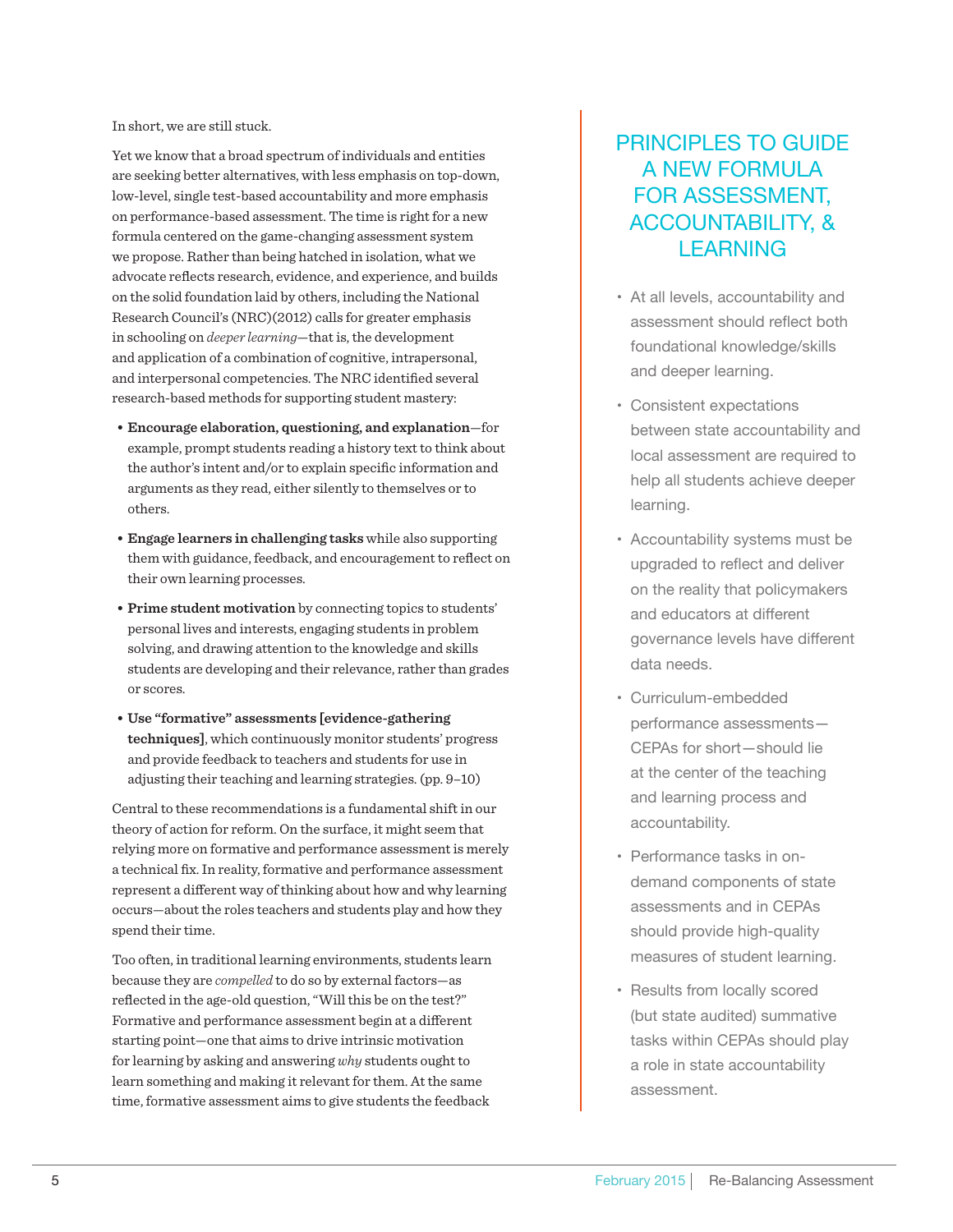they need so that they *all* might be successful. In short, both formative and performance assessment go to the heart of where learning and teaching happen. Effective implementation will improve teaching practice and will engage and motivate students to take ownership of their own learning; it will enhance students' higher-order cognitive and non-cognitive skills, better preparing them for success in the 21st century.

# **Formative Assessment: Transforming Instruction**

In 1998, U.K. educators Paul Black and Dylan Wiliam created a stir in the U.S. with their article, "Inside the Black Box." In the article, Black and Wiliam concluded from a synthesis of 250 international studies that formative assessment was a profoundly successful instructional process with an effect size ranging from 0.4 to 0.7—which translates into between 16 and 26 percentile point gains in achievement (Black & Wiliam, 1998b). However, the term "formative assessment" was quickly misappropriated for the frequent use of off-theshelf tests, with weak ties to curricula (Shepard, 2005). In response to the growing white noise, the Council of Chief State School Officers (CCSSO) convened a formative assessment task force of national experts in 2005 and later formed a state collaborative promoting formative assessment. In 2007, the group disseminated the following definition of formative assessment:

Formative assessment is a process used by teachers and students during instruction that provides feedback to adjust ongoing teaching and learning to improve students' achievement of intended instructional outcomes. (CCSSO, 2012, p. 4)

Chappuis and Stiggins (2002), Wiliam (2007), Wylie (2008), McManus (2008), Heritage (2010), and others have expanded upon the definition of formative assessment, typically citing the following key elements, strategies, or practices in the process:

- teachers ensuring students understand the learning targets and the criteria for success;
- teachers gathering rich evidence of student learning through a variety of means (e.g., observation, questioning, quizzes);
- teachers providing descriptive feedback (instead of grades) on gaps in student learning (which should relate to learning progressions associated with the learning targets);
- teachers and students using the feedback to adjust instruction and learning activities;
- students engaging in self-assessment and metacognitive reflection; and
- teachers activating other students as resources.

These elements, individually and collectively, have been researched extensively and have been found to help all students grow, with the greatest impact on lowerperforming ones (i.e., they help close achievement gaps) (Black & Wiliam, 1998b; Brookhart, 2005; Hattie & Timperley, 2007; and Shute, 2007). In fact, the impact exceeds that of smaller class sizes and matches that of one-on-one tutoring (Black & Wiliam, 1998a).

Formative assessment is both good teaching and good learning, because it empowers students to self-assess and guide their own learning. It can be used for all students, in all grades and subject areas, and for foundational knowledge and higher-order cognitive and non-cognitive skills. Indeed, every school has naturally effective practitioners (who may not apply this name to what they do) in art, music, drama, and career and technical education. How they coach their students to achieve growth and mastery often mimics the essential elements of the formative assessment process.

To reiterate, formative assessment is not simply frequent testing. Nor is it interim or benchmark assessments, such as those provided by publishers or the multistate assessment consortia. Rather, it is a sequence of instructional steps, one of which involves ongoing monitoring and evidence gathering of student learning related to a particular learning target. This evidence gathering occurs *during instruction* to provide *real-time feedback* to students and teachers to *guide adjustments* they both can make to learning and teaching, and it can be accomplished by a variety of techniques, tools, activities, and measurement instruments besides typical classroom tests and quizzes. Finally, formative assessment is not a silver bullet or a quick-fix solution. It takes time and effort to implement, but when done well, can have, in effect, a multiplier effect on various components of the learning process, as shown in Figure 1 (see p. 7).

These changes alone offer the promise of transforming classrooms and schools, producing equally profound, improved student outcomes (including shrinking achievement gaps), and greatly increasing educational efficiency.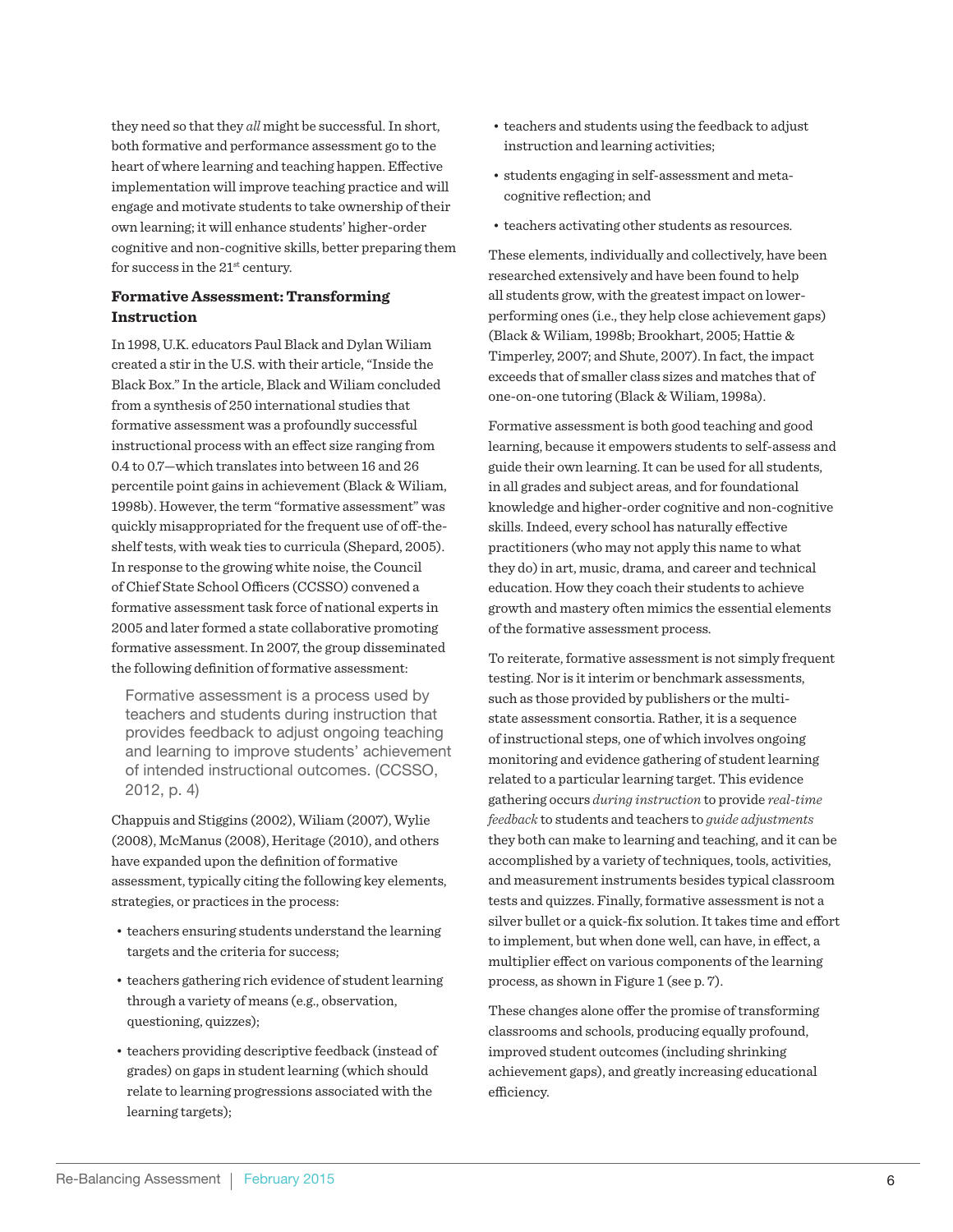

# Performance Assessment: Right for the Times

Consider for a moment the process of obtaining a state driver's license. It typically has three components: a multiple-choice test covering basic facts, a period of learning and driving practice, and a behind-the-wheel performance test. All three are important. Knowing the multiple-choice test is coming, a driver candidate digs into the licensing manual, memorizing information on stopping distances, the meanings of signs, and many other rules of the road. But driver and pedestrian safety would be in a sorry state if licenses were granted on the basis of this test alone. Driver candidates need to learn how to put that foundational knowledge to work in the process of actually driving. Achieving mastery takes time, practice, and a lot of formative feedback to prepare driver candidates for the high-stakes summative assessment: demonstrating to an examiner the ability to apply important knowledge and skills to the act of driving itself.

Performance assessment, in effect, applies this same process to classroom learning by requiring students to demonstrate knowledge and skills through some form of product, presentation, or demonstration. It requires students to *apply* knowledge and skills in authentic disciplinary and interdisciplinary tasks related to key aspects of academic learning (Pecheone

& Kahl, 2014). Though these tasks may be relatively brief, they nonetheless require students to draw upon and demonstrate deep knowledge and the ability to synthesize, think creatively, and apply what they know in real-world settings. In so doing, performance assessment builds upon foundational knowledge and skills while promoting higher-order thinking and important noncognitive skills such as collaboration, organization, and initiative. It also provides rich insights into student learning that can inform instructional interventions and provide both summative **and** accountability data. In short, performance assessments enable us to richly, rigorously, and accurately measure what matters most for student growth, promotion, graduation, college, career, and citizenship.

# A Brief History of Performance Assessment

Performance assessment is not new. Indeed, it is likely as old as assessment itself. More than 100 years ago, progressive educators encouraged the use of portfolios to measure students' higher-order skills. The authenticassessment era of the late 1980s and early 1990s saw the adoption of portfolios and performance tasks in several states as part of local—and even statewide—assessment programs that persist today in some school systems. During this period, educators and assessment experts alike learned much about the importance of aligning the assessments with key content and ensuring scoring reliability so results might be used for accountability purposes. Even more recent advances in technology (e.g., electronic portfolios and distributed scoring) can relieve some of the logistical challenges that hampered these efforts in the past, making the use of performance assessment more feasible.

Despite this early progress, we hit a bump on the road to better integrating performance assessments into the learning process when increased annual testing, quick turn-around of test results, and high-stakes accountability prompted states to cut back or eliminate performance-based components of their large-scale assessments, even as the need for deeper learning to prepare students for college, career, and citizenship grew more evident. In recent years, though, the call for college and career readiness and growth of competencybased reforms have prompted more widespread use of performance assessment. As a result, now may be a better time than ever to more significantly embed performance assessment in K–12 education.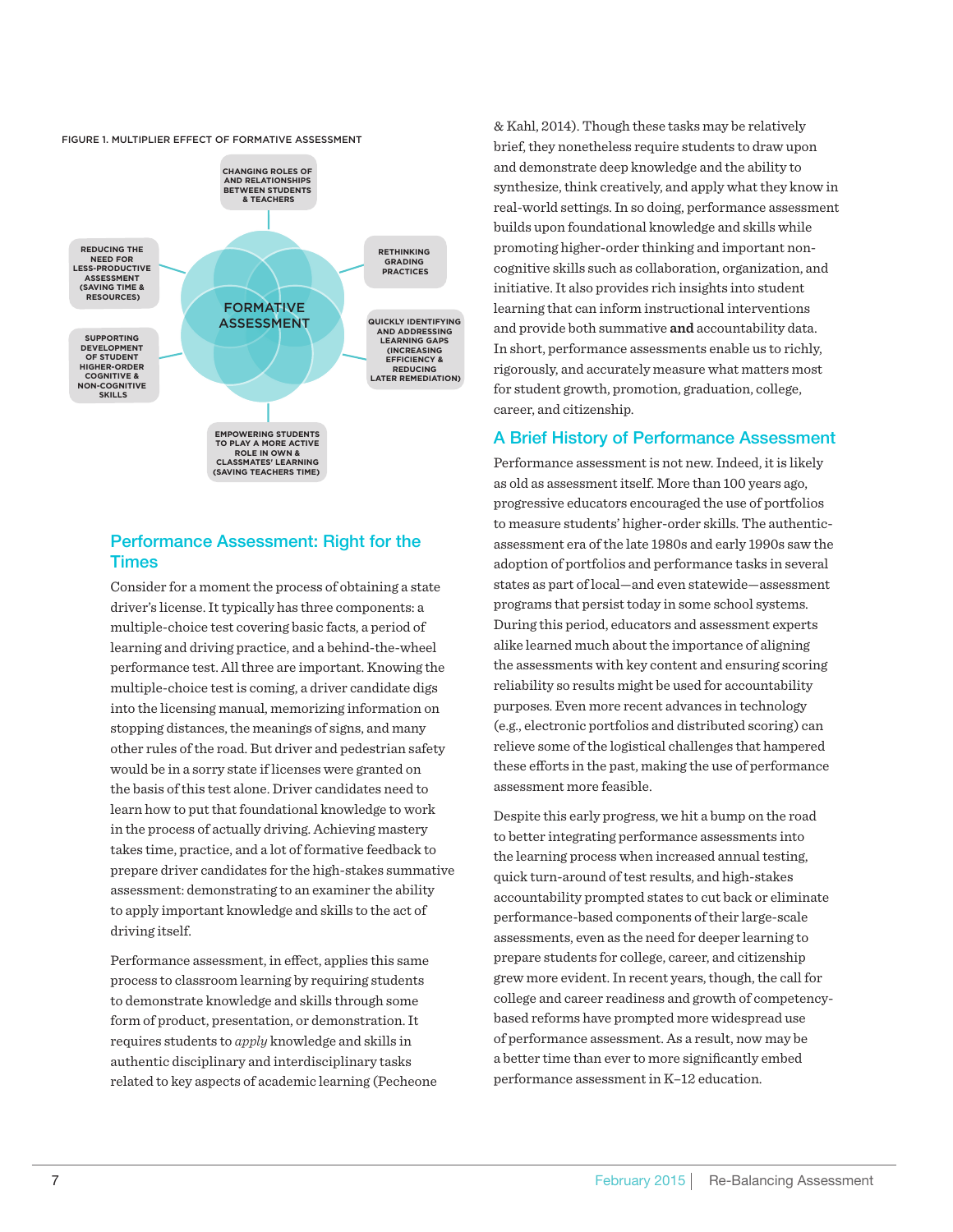### The Case for Performance Assessment

Although the research surrounding performance assessment is not nearly as extensive as that for formative assessment, evidence from multiple sources indicates it focuses instruction on higher-order thinking skills, provides more complete assessment of students' capabilities, increases student engagement, increases teacher buy-in and collaboration, and improves instruction (Darling-Hammond & Wood, 2008). Specifically, Faxon-Mills and colleagues (2013) found that performance-based assessments can drive positive changes in teaching practices, including greater classroom emphasis on critical thinking and real-world problem solving. After the state of Maryland adopted an assessment program with more performance tasks, teachers reported placing greater emphasis on complex problem solving and reasoning in the classroom (Lane, Parke, & Stone, 2002).

A recent synthesis of research by researchers at RAND observed that high-stakes testing can have a positive or a negative effect on teaching and learning, with the former more likely when the assessments are more performance-based and measure higher-order skills and the latter more likely with multiple-choice tests (Soland, Hamilton, & Stecher, 2013). The researchers also commented that performance assessments offer some of the "greatest risks and rewards" when it comes to measuring student learning. On the upside, they can be "most true to life in terms of the demands placed on students," which, in turn, can translate into profound multiplier effects on many aspects of learning, as shown in Figure 2. On the downside, performance assessments are prone to scoring inconsistencies, which has prevented their use for large-scale accountability purposes (Soland, Hamilton, & Stecher, 2013, pp. 37–38). However, as we will describe in this section, by wrapping a structured process around curriculum-embedded performance assessments, it's possible to not only ensure consistency in scoring, but in so doing, improve teachers' instructional practices and professional collaboration while setting, and helping students meet, a high bar for learning.

# Putting It All Together: Curriculum-Embedded Performance Assessment

Remember the old television commercials for Reese's peanut butter cups in which two people collide, inadvertently mixing chocolate with peanut butter?

### FIGURE 2. MULTIPLIER EFFECT OF PERFORMANCE ASSESSMENTS



When they taste their accidental creation, they find it is better than either ingredient by itself. Similarly, when we integrate formative and performance assessment, we end up with something that is even better than either alone and touches on all three drivers of Daniel Pink's "Motivation 3.0" discussed earlier in this paper. By offering students some *autonomy* in the selection of the performance tasks themselves and the strategies they apply to tackle them, we promote ownership of their learning. By giving real-time feedback during the learning process, we can help students move toward *mastery* of their learning. Finally, by aligning performance tasks with real-world learning, students find more *purpose* to what they are learning and doing.

All three of these components come together in CEPAs (see sample CEPA on p. 9). By embedding performance assessment in curriculum as part of discrete lessons, units, or whole project-based programs, we can promote, measure, and guide deeper student learning. In part, the impact comes from the ability to use formative assessment extensively in the instructional phase, with all of its attendant benefits, and use performance assessment for the deeper engagement and application phases of learning, encouraging and empowering students to carry out richer, more rigorous, and meaningful work. In so doing, we promote students' motivation to learn, an essential ingredient in student success. By relying heavily on the formative assessment process in the instructional phases, CEPAs challenge and support students by giving them a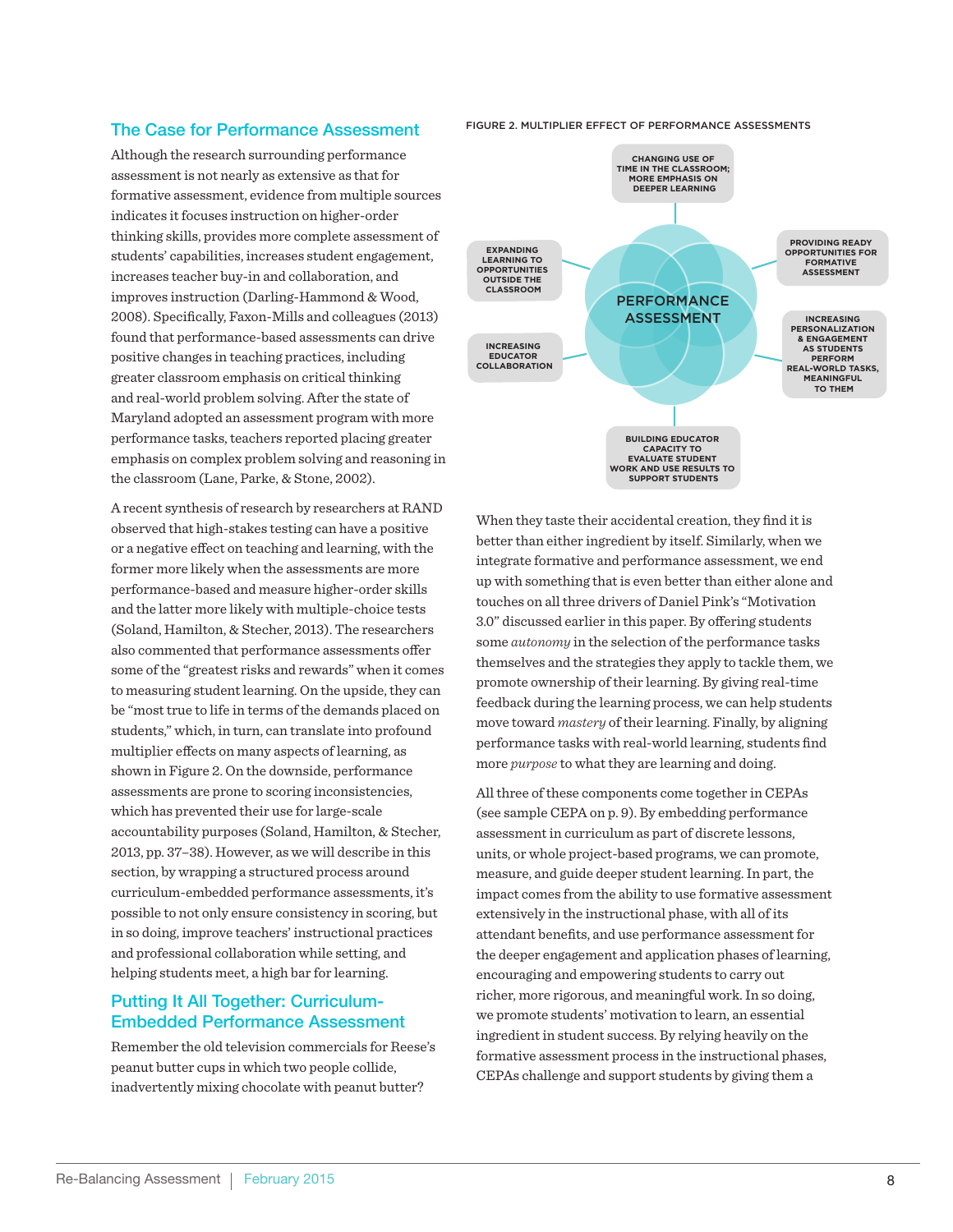clear understanding of what success looks like, helping them chart a path to success, encouraging student ownership of the journey, and providing ongoing feedback to motivate students to stretch themselves on assessment tasks. Also, the formative and summative assessment activities within CEPAs are well aligned with one another.

Effective performance tasks are not merely entertaining diversions from schoolwork. In places like New Technology High School in Sacramento or Leadership High School in San Francisco, performance assessment tends to be far more rigorous and demanding of students than anything experienced with traditional selectedresponse exams. As a student at Leadership High School commented, "At other high schools, it's just 'you passed.' Kids can't tell what they got out of high school. Students here know what they've learned" (Darling-Hammond & Friedlaender, 2008). Moreover, using performance assessment to measure and demonstrate student learning does more than traditional test-based accountability schemes to change teaching practice and improve student learning (Darling-Hammond & Adamson, 2014). Some notable models for using CEPAs range from application for selected standards, as in Ohio's Performance Assessment Pilot Project, to immersive, school-wide programs throughout the year as practiced by several networks, such as schools using Quality Performance Assessment, sponsored by the Boston-based Center for Collaborative Education.

CEPAs are for *all* students. Traditionally, curriculum materials have included enrichment activities that tended to be reserved for use by only the highest achieving students. The CEPA instructional units are designed so that all students benefit from highly engaging, authentic tasks or projects. Furthermore, CEPAs can include collaborative group activities, in which any student can play a role and which provide multiple access points enabling students to be meaningfully involved.

# Using CEPA Results for More Meaningful **Accountability**

As we noted earlier, there is nothing wrong with standardized testing; rather, it's our over-reliance on low-level standarized tests to serve as the sole data point for accountability systems that causes problems. We need a more balanced approach to accountability assessment. We believe that CEPAs offer an effective counterweight to large-scale standardized assessments

# Sample CEPA

Below is a brief example of a CEPA. A fully developed CEPA would include content standards and learning targets and offer additional guidance for instruction and assessment, as well as scoring rubrics and sample student work.

# **Heat Transfer**

- • Activity 1: Students individually or in small groups research methods of heat transfer online. They discuss what they have learned about conduction, convection, and radiation *(student-guided learning).*
- Activity 2: Teachers check student understanding of methods of heat transfer via ungraded quizzes, interviews, or class discussion *(formative assessment evidence gathering, feedback, and adjustment).*
- • Activity 3: In small groups, students design and conduct an experiment to determine which of two fabrics better protects against the winter cold. Materials required include tin coffee cans of different sizes (with lids), two different fabrics (e.g., plastic and wool), fasteners, thermometers (thermal probes), timers, and hot water *(performance activity)*.
- • Activity 4: Students individually write up a formal lab report of their experiment *(graded summative product).*
- • Activity 5: Teachers, via questioning, lead class discussion of how methods of heat transfer played a role in the design and implementation of the research *(formative assessment reflection and reinforcement).*
- • Activity 6: Students individually research how a home heating system works and write a paper describing a home heating system and how different methods of heat transfer are involved *(graded summative product).*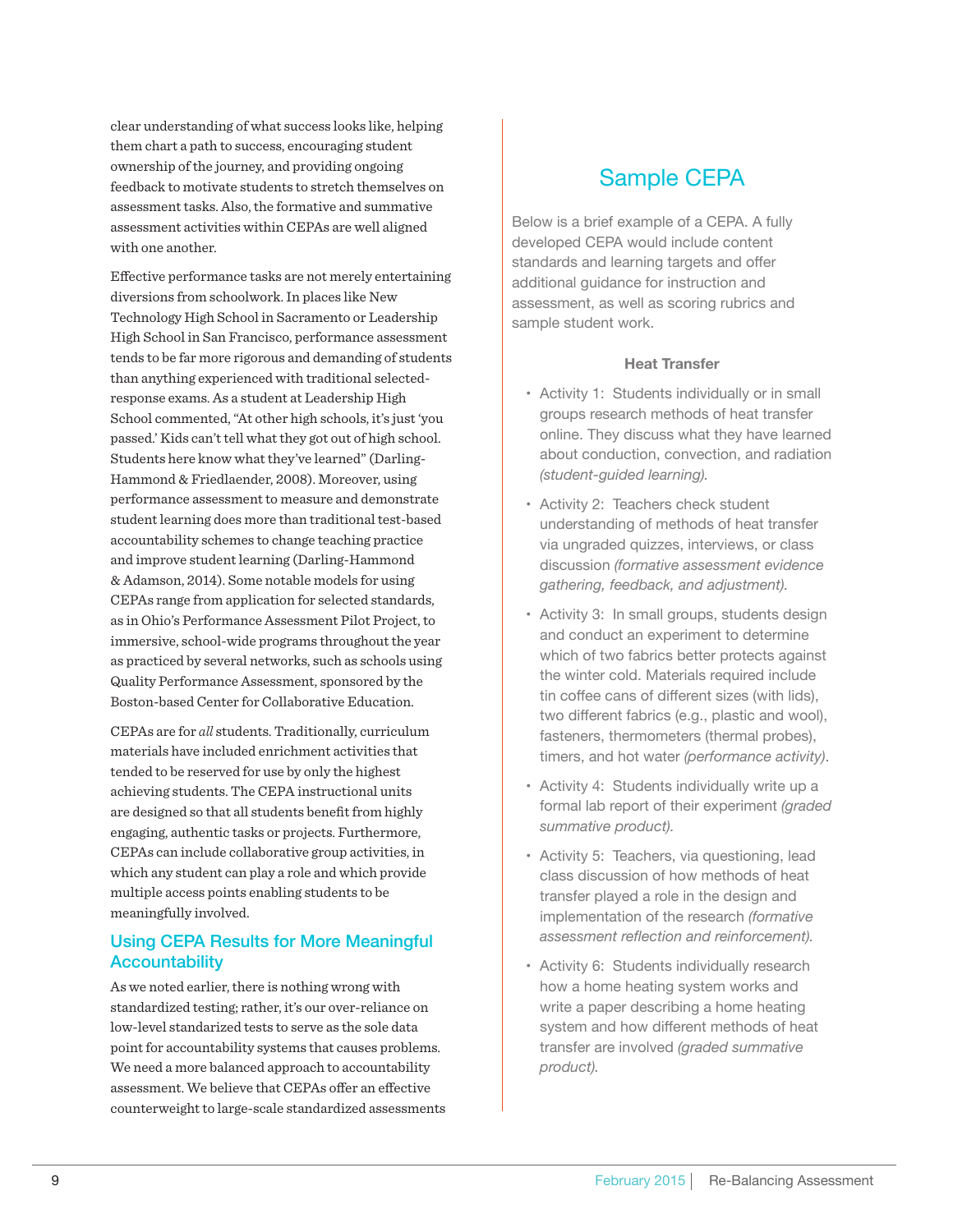by adding (and valuing) a local component in which teachers play an important role. Certainly, we can continue to measure "core" or foundational knowledge with traditional summative tests, but we must also recognize that such tests do not adequately measure applied learning or higher-order skills. CEPAs, however, address both low-level knowledge and deeper learning. Moreover, and perhaps contrary to popular perception, the performance tasks within CEPAs *can* be used for accountability purposes from the classroom to the federal level.

We will not change practice overnight, though. Developing a system of accountability based on CEPAs would likely involve a multi-step, multi-year effort (see Figure 3) involving a great deal of technical work overseen by state education agencies such as developing performance assessment templates and models and vetting and curating CEPAs, as well as training and auditing scorers. It would also require developing significant teacher capacity to deliver CEPAs and evaluate student work. While it may seem daunting, the efforts in Ohio and Boston show that it is possible.

Certainly, this will be hard work and it comes at a time when resources are scarce. Yet it is the *right* work. For starters, in keeping with the truism that what gets tested gets taught, incorporating CEPAs and on-demand performance tasks into state accountability systems would focus more classroom teaching and learning activities on developing students' deeper learning. It could also remove much of the "black box" and mystery that surrounds testing for students and their families by giving them a clearer picture of learning success, along with more timely data on student progress. The accountability system itself would also provide students, parents, taxpayers, higher education institutions, and others with more meaningful measures of student capabilities. Perhaps most importantly, we might turn some of the collateral damage of our current accountability systems into collateral benefits. Instead of compelling teachers to teach to the test, we would build teacher capacity to provide personalized learning experiences with real-world application and deliver more meaningful, real-time feedback to students. At the same time, the process we outlined would provide teachers with opportunities to learn together as professionals from samples of actual student work about how to set—and achieve—high expectations for learning.

### FIGURE 3. IMPLEMENTATION OF CEPA COMPONENT IN STATE ACCOUNTABILITY ASSESSMENT

**YEAR 1 Teachers develop capacity to use CEPAs** • State education agency (SEA) provides model CEPAs & supports teacher capacity building in creating and using CEPAs. • Teachers select model CEPAs and/or develop their own & submit to state for review. • SEA reviews, selects, rejects, provides feedback on, or revises teachers' CEPAs. • SEA collects & posts CEPAs, rubrics, & sample student work online for local use. • Each school selects & implements approved CEPA of choice at a particular grade. Teachers score resulting student work, provide feedback to students, & submit scores to SEA. • Schools identify low-, mid-, & high-performing student work samples for CEPA & submit to state. • SEA-appointed team of specialists audit teachers' scoring of samples & sends audited scores back to schools, where the audited work samples serve as benchmarks for adjustment of local scores. • Additional audits may occur by comparing student performance on CEPAs & other measures. **YEARS 2**–**3 SEA pilot tests CEPA component of assessment program**

### **YEAR 4 & BEYOND SEA requires schools to administer CEPA units & follow scoring and audit procedures**

• Results of performance component (CEPA units) are combined with state's on-demand assessment, contributing to student- & school-level results.

• SEA continues to build teacher capacity & provide resources, creating learning networks that build educator capacity to strengthen learning with CEPAs.

# Yes, It Can Be Done

We know these ideas may not be met with immediate enthusiasm. Some may fear that performance assessments would be too time-consuming and impose yet another burden on already stressed teachers. Thus, we advocate for *curriculum-embedded* performance assessments that are not an add-on or distraction but rather the real work of schooling and meant to be included in regular coursework and grades.

Some may argue that teacher-graded performance assessments would be too unreliable. Thus, we propose a system of scoring audits for the high-stakes CEPA component—to ensure that student work products from the performance tasks are scored consistently so the results are reliable and comparable. What teachers learn in this process can be applied to other CEPAs during the year, thus increasing consistency of expectations across all student work.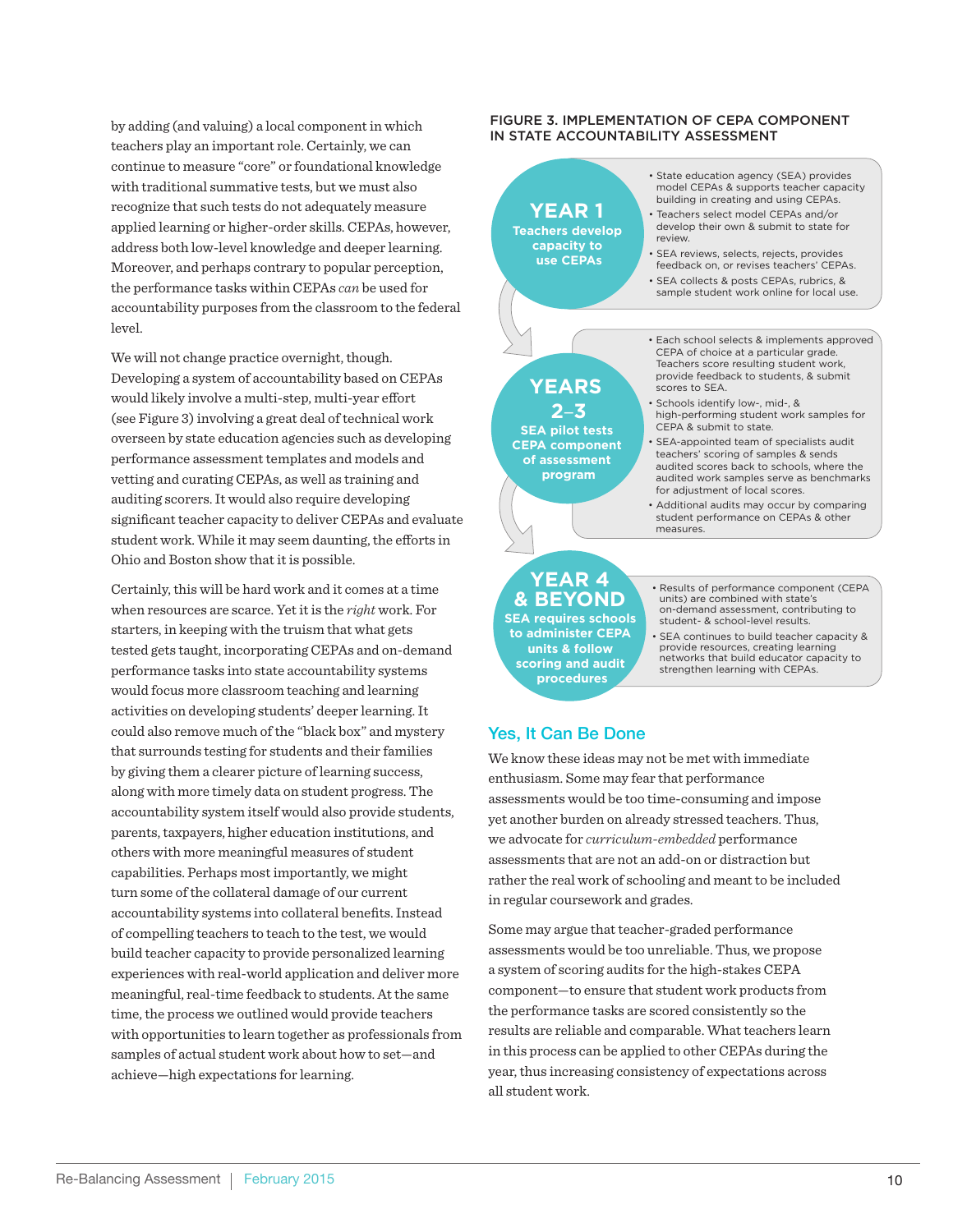Still others may argue that the entire system would simply be too expensive to administer. However, there are a number of ways we could offset the costs of the 100-plus standardized assessments students currently encounter between kindergarten and high school. Over time, as CEPA use increases, confidence in their reliability grows, and they play a larger role in accountability assessment, the use of many standardized interim assessments we currently administer would be reduced, saving time and money. Moreover, as schools, districts, or states demonstrate quality, growth, and equity, the on-demand accountability testing could be scaled back in terms of testing time because shortened on-demand tests and CEPA components combined would be sufficient for the required technical quality.

Some people have concerns about test security with our current accountability testing systems. To a great extent, security concerns should be less of an issue with CEPAs. Having selected the CEPAs to incorporate in their curricula, school staff will be aware of the content of the CEPAs well before implementing them. However, for summative tasks within CEPAs used for accountability purposes, there would still be directions for teachers to follow, and certifications that the directions were followed, just as there are in traditional accountability testing for security and administrative consistency.

The bottom line is yes, the transition to using CEPA results for accountability purposes can be done. It will take time, effort, and persistence, to be sure. But instead of working harder for diminishing returns, we would be directing our resources and energies to new efforts with the promise of delivering different–and far improved– results for students.

# Final Thoughts: A New Formula, Well Worth the Effort

Just as no one argues for scrapping Newtonian physics, we do not advocate eliminating standardized testing or accountability from K–12 education. Rather, as with scientists who have added relativity and quantum mechanics to increase our understanding of the physical world, we advocate a rebalancing of how we use assessment by directing more energy and resources to locally implemented CEPAs to support student growth and deeper learning. In sum, we offer an innovative and more robust formula for measuring learning and driving system success—one that begins with the end in mind and helps students become more engaged learners with



deeper knowledge (see graphic above). We also recognize that external pressure alone is not enough to change the system. As with any adaptive challenge (Heifetz & Laurie, 1997) where the path forward is not clear, we cannot dictate these changes from afar; rather, we must support and encourage teacher collaboration and sharing around actual student work.

As noted earlier, new measures alone are not a quick fix or "silver bullet" solution, but will take time and persistent effort to implement well. Even more importantly, though, they represent a fundamental course correction in education reform—nothing short of a paradigm shift. For too long, we have tried to drive achievement and school accountability with a singleminded focus on a "bottom line" of learning measured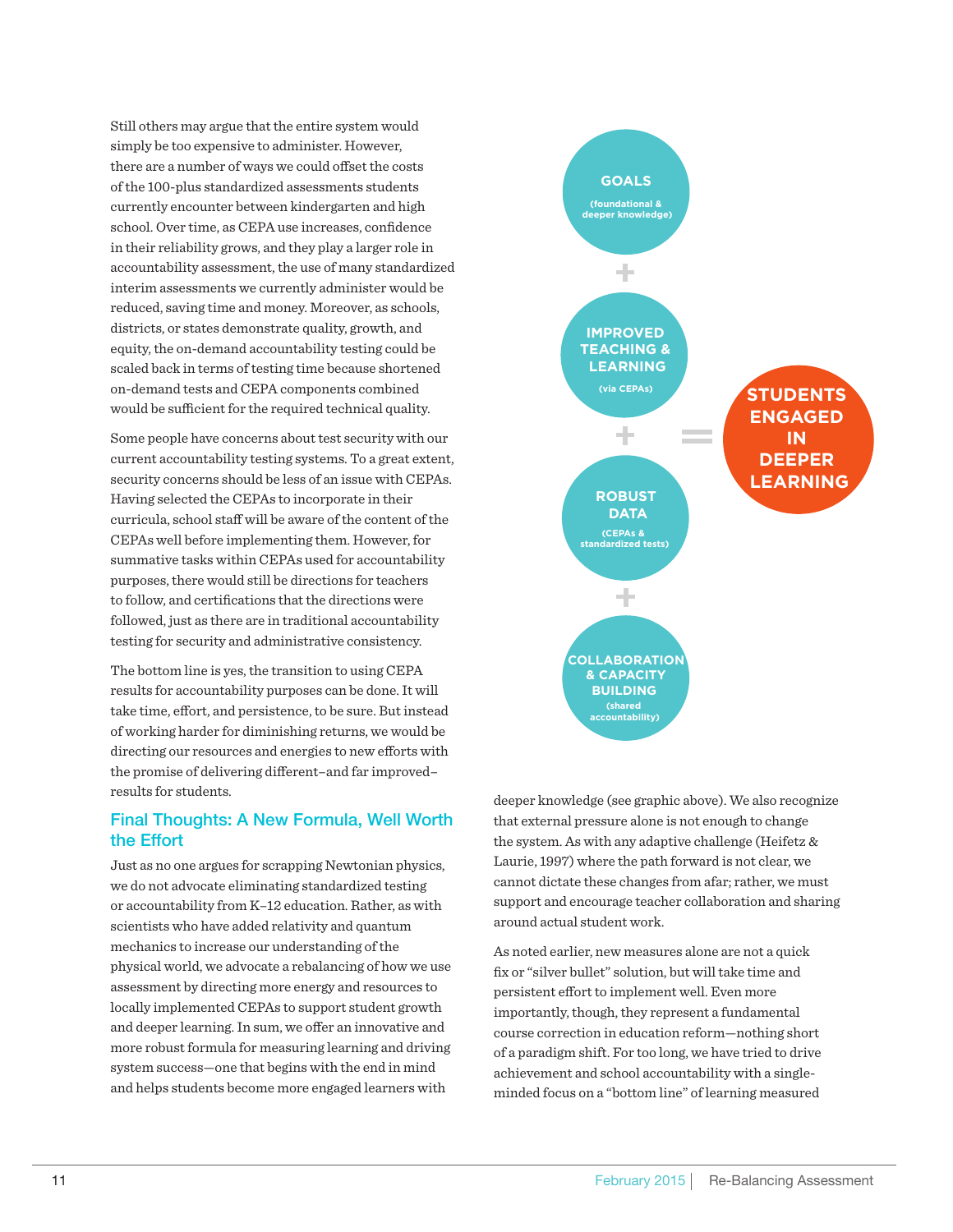by large-scale, standardized, summative assessments dominated by lower-level items. These are important measures, but they should not be the only measures. By changing this "bottom line" to a more comprehensive picture of student learning as supported and measured by multiple assessment components, including performance assessments, we will begin to change a great deal more, starting with how students and teachers spend their time and perceive their respective roles in the education enterprise.

Ultimately, the promise of CEPAs is that they provide a more motivating, robust, and balanced way to measure student learning. If we believe the maxim that what you test is what gets taught, then these new measures hold the promise of driving many positive changes throughout the system—including better engaging students, supporting deeper learning, encouraging new classroom practices, and supporting greater teacher collaboration. Although better measures alone won't address all of the challenges facing schools, we believe a new formula for measuring student success may be what is most needed to put our nation's schools on a path that breaks through performance ceilings and creates a generation of highly motivated students engaged in deeper learning.

# About the Authors

**Peter Hofman** is an independent consultant who spent 16 years at Measured Progress engaged in mission-driven public policy and outreach initiatives, market research, marketing and communications, strategic planning and partnerships, and special projects.

**Bryan Goodwin** is President and CEO of McREL International, a non-profit education research and development agency, and author of three books and numerous journal articles, including a regular research column for *Educational Leadership*.

**Stuart Kahl** is Founding Principal of Measured Progress, Inc., an educational testing company offering products and contracted services for statewide and local assessment programs across the country.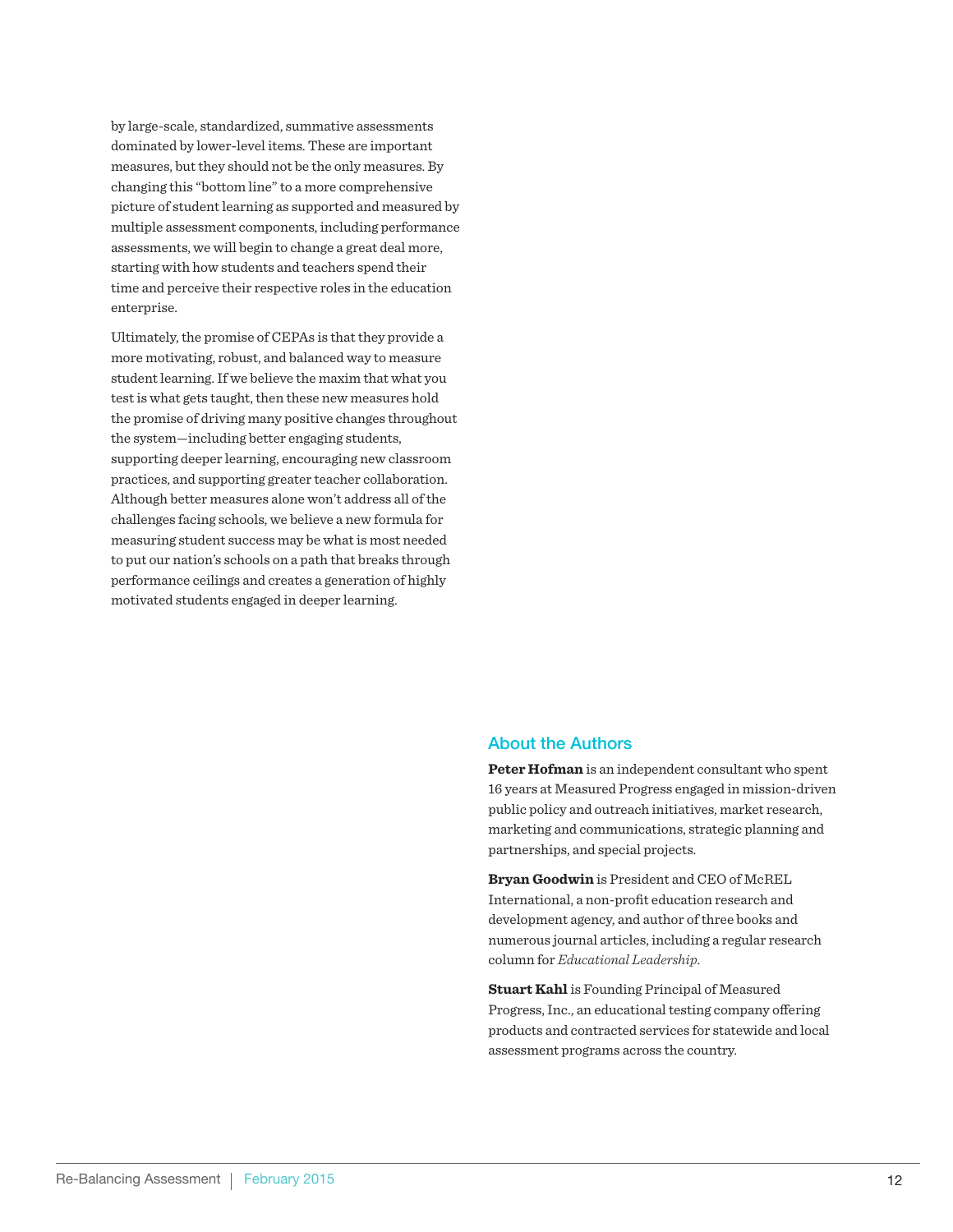# **References**

- Ahn, T., & Vigdor, J. (2013). *Were all those standardized tests for nothing? The lessons of No Child Left Behind.* Washington, DC: American Enterprise Institute.
- Ahn, T., & Vigdor, J. (2014, September). *The impact of No Child Left Behind's accountability sanctions on school performance: Regression discontinuity evidence from North Carolina* (Working Paper No. 20511). Cambridge, MA: National Bureau of Economic Research.
- Black, P., & Wiliam, D. (1998a). Assessment and classroom learning*. Assessment in Education: Principles, Policy & Practice, 5*(1), 7–74.
- Black, P., & Wiliam, D. (1998b). Inside the black box: Raising standards through classroom assessment. *Phi Delta Kappan, 80*(2), 139–144, 146–148.
- Bronson, P., & Merryman, A. (2013). *Top dog: The science of winning and losing.* New York: Twelve.
- Brookhart, S. M. (2005, April). *Research on formative classroom assessment*. Paper presented at the annual meeting of the American Educational Research Association, Montreal.
- Chappuis, S., & Stiggins, R. J. (2002). Classroom assessment for learning. *Educational Leadership, 60*(1), 40–44.
- Council of Chief State School Officers. (2012). *Distinguishing formative assessment from other educational assessment labels*. Washington, DC: Author.
- Council of Chief State School Officers, Council of Great City Schools. (2014). Commitments from CCSSO and CGCS on High-Quality Assessments. Retrieved from http://www.ccsso.org/documents/2014/ CSSOCGCSAssessmentCommitments10152014.pdf
- Csikszentmihalyi, M., Rathunde, K., & Whalen, S. (1993). *Talented teenagers: The roots of success and failure.*  New York: Cambridge University Press.
- Darling-Hammond, L., & Adamson, F. (Eds.). (2014). *Beyond the bubble test: How performance assessments support 21st century learning*. San Francisco: Jossey-Bass.
- Darling-Hammond, L., & Friedlaender, D. (2008). Creating excellent and equitable schools. *Educational Leadership, 65*(8), 14–21.
- Darling-Hammond, L., & Wood, G. (2008). *Assessment for the 21st century: Using performance assessments to measure student learning more effectively.*  Washington, DC: Forum for Education and Democracy.
- Engel, S. (2011). Children's need to know: Curiosity in schools. *Harvard Educational Review, 81*(4), 625– 645.
- Faxon-Mills, S., Hamilton, L. S., Rudnick, M., & Stecher, B. M. (2013). *New assessments, better instruction? Designing assessment systems to promote instructional improvement*. Santa Monica, CA: RAND.
- Gordon Commission on the Future of Assessment in Education. (2013). *A public policy statement*. Princeton, NJ: Educational Testing Service.
- Gorski, E. (2014, November 13). Thousands of Colorado high school students refuse to take state tests. *Denver Post*. Retrieved from http://www.denverpost. com/news/ci\_26930017/hundreds-colorado-highschool-students-refuse-take-sate
- Hattie, J., & Timperley, H. (2007). The power of feedback. *Review of Educational Research*, 77(1), 81–112.
- Heifetz, R. A., & Laurie, D. L. (1997). The work of leadership. *Harvard Business Review, 75*(1), 124–134.
- Heritage, M. (2010) *Formative Assessment and Next-Generation Assessment Systems: Are We Losing an Opportunity?* Paper prepared for the Council of Chief State School Officers, Washington, DC.
- Hopkins, D. (2013). *Exploding the myths of school reform.*  East Melbourne, Victoria, Australia: Centre for Strategic Reform.
- Institute of Education Sciences. (June 2013). *The Nation's Report Card: Trends in Academic Progress* Washington, DC: Author.
- Kamenetz, A. (2014). Testing: How much is too much? Retrieved from http://www.npr.org/blogs/ ed/2014/11/17/362339421/testing-how-much-istoo-much
- Lane, S., Parke, C. S., & Stone, C. A. (2002). The impact of a state performance-based assessment and accountability program on mathematics instruction and student learning: Evidence from survey data and school performance. *Educational Assessment, 8*(4), 279–315.